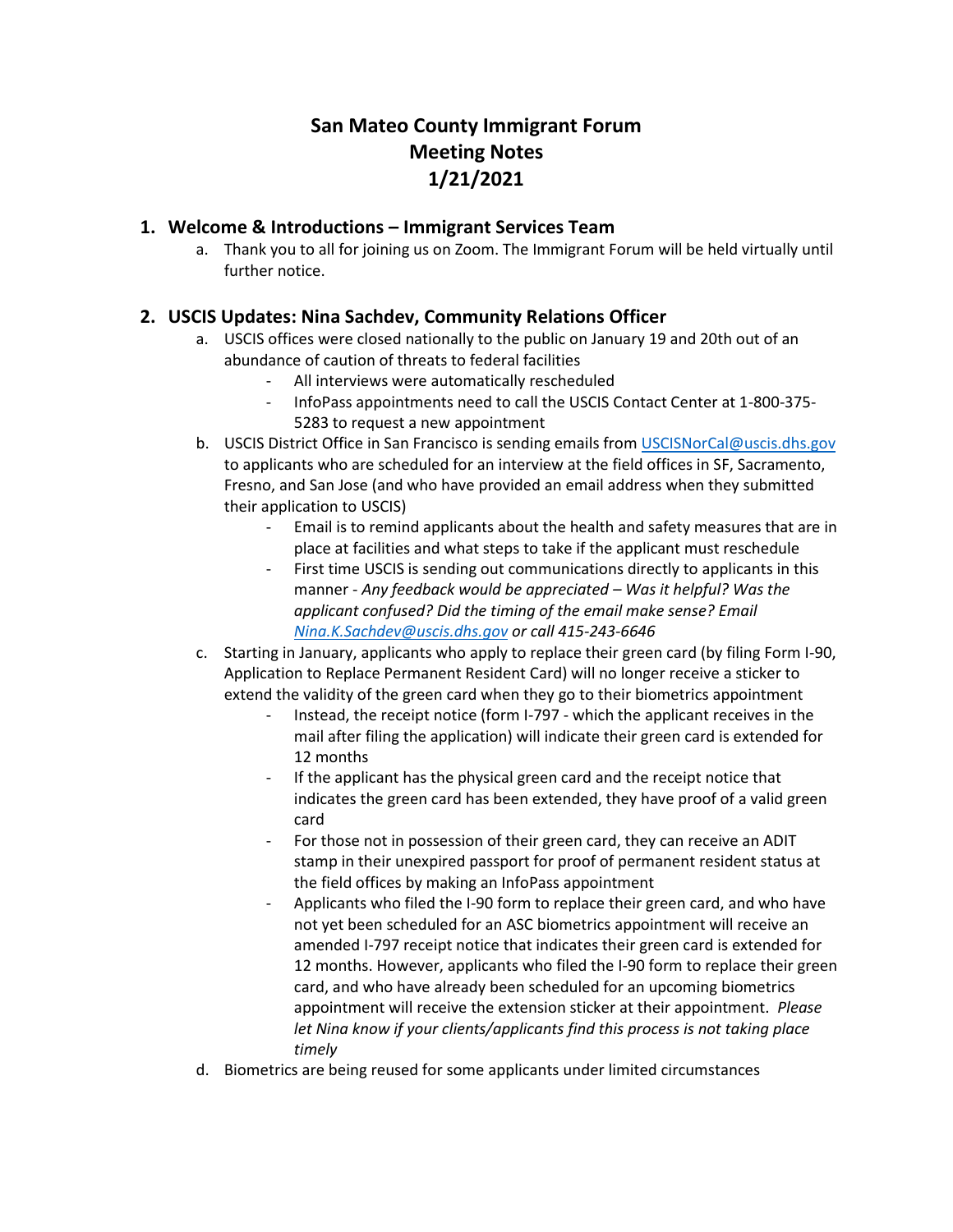- Many naturalization applicants (filed Form N-400) will have their biometrics reused and will not be asked to go to a biometrics appointment
- USCIS is sending notices (using Form I-797) to applicants to let them know if they do not require a biometrics appointment and their biometrics are being reused
- Whether an applicant's biometrics are reused depends on the application they filed, what information is in certain databases, whether USCIS must verify identity, whether the case can be decided without biometrics, and other factors
- e. Applicants who require biometrics and who will have an interview are having their biometrics appointments scheduled closer to their interview date, as opposed to soon after they file their application (which was the process pre-pandemic)
	- Due to the pandemic, closing of the Application Support Centers for biometrics for several months last year, and social distancing protocols that limit the number of appointments, there is approximately 1.3 million applications awaiting biometrics appointments as of mid-December
- f. Interviews and oath ceremonies are continuing, but at a lower rate because of health and safety measures
	- Applicants can reschedule appointments without penalty
	- If an applicant requires an interpreter, the interpreter should be available by phone, and not come in-person with the applicant. Officers will call an interpreter contracted with USCIS for common languages, like Spanish. If an applicant has a disability, someone can accompany them to the office
	- The SF Field Office has small Naturalization Oath Ceremonies multiple times a week in the building
	- The San Jose field office will re-start outdoor Naturalization Oath Ceremonies in their parking lot in March when the weather improves

## **3. Legal Updates: Andrew Craycroft, ILRC**

- a. On January 8, 2021, a US District Court Judge enjoined a sweeping federal regulation that would have undercut the US asylum system
	- This rule would have changed many aspects of asylum, and it primarily focused on restriction of access to asylum (for example, adding a \$50 application fee) and making it easier for cases to be terminated and applicants removed from the US
- b. On Tuesday, January 19, 2021, Trump announced Deferred Enforced Departure (DED) status for nationals of Venezuela
	- This will protect about 200,000 Venezuelans from having to go back
	- DED is like Temporary Protected Status (TPS), but it is granted directly by the president instead of the Department of Homeland Security
- c. On Wednesday, January 20, 2021, President Biden issued a series of executive actions on several immigration policies and programs, including:
	- Requiring a department-wide review of all enforcement policies and practices within 100 days, along with recommendations regarding enforcement, prosecutorial discretion, detention and interaction with state and local law enforcement. This [memorandum](https://www.dhs.gov/sites/default/files/publications/21_0120_enforcement-memo_signed.pdf) also sets interim policies during that review, including a 100-day pause on certain deportation removals starting on Friday,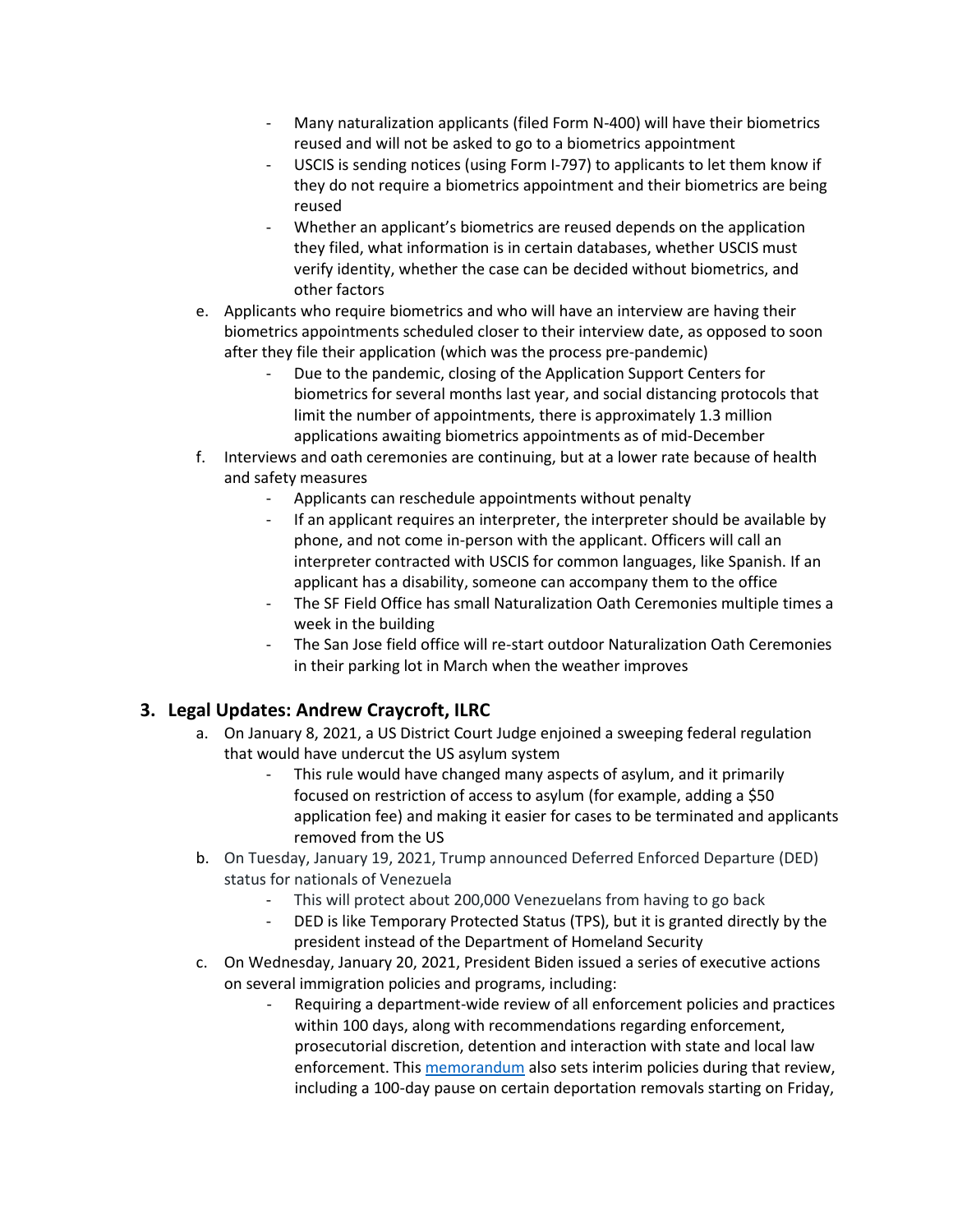January 22, except for cases that threaten national security or those that choose to be deported

\*Update\* Federal Judge [Blocks](https://www.npr.org/2021/01/26/960948480/federal-judge-blocks-bidens-100-day-deportation-moratorium) Biden's 100-Day Deportation Moratorium

- Ending the [Muslim ban,](https://www.whitehouse.gov/briefing-room/presidential-actions/2021/01/20/proclamation-ending-discriminatory-bans-on-entry-to-the-united-states/) ensuring that visa processing resumes and that cases that were denied be re-evaluated
- Restoring [Census count](https://www.whitehouse.gov/briefing-room/presidential-actions/2021/01/20/executive-order-ensuring-a-lawful-and-accurate-enumeration-and-apportionment-pursuant-to-decennial-census/) to include ALL people in the USA, regardless of citizenship status
- Preserving and strengthening [DACA,](https://www.whitehouse.gov/briefing-room/presidential-actions/2021/01/20/preserving-and-fortifying-deferred-action-for-childhood-arrivals-daca/) including the acceptance of first-time requests and advance parole
- Reinstating Deferred Enforced Departure fo[r Liberians](https://www.whitehouse.gov/briefing-room/presidential-actions/2021/01/20/reinstating-deferred-enforced-departure-for-liberians/) through June 30, 2022, giving more time for eligible Liberian nationals who have been physically present in the United States since November 20, 2014, as well as their spouses and unmarried children, to apply for a green card under LRIF
- Halting [border](https://www.whitehouse.gov/briefing-room/presidential-actions/2021/01/20/proclamation-termination-of-emergency-with-respect-to-southern-border-of-united-states-and-redirection-of-funds-diverted-to-border-wall-construction/) wall construction and redirecting those funds
- Advancing [racial equity](https://www.whitehouse.gov/briefing-room/presidential-actions/2021/01/20/executive-order-advancing-racial-equity-and-support-for-underserved-communities-through-the-federal-government/) by re-evaluating policies
- d. Q/A

Q: What is the timeline to process U visas?

A: There is a backlog, and in order for quicker processing, an actual change in law is required

#### **4. Office of Community Affairs Updates**

- a. The Community Crew continues to distribute masks 4 times a week to high COVID-19 positivity rate locations
	- Follow @SMC\_CommAffairs on IG/Twitter to see all locations
- b. The Immigrant Services team continues to host the monthly virtual Provider Spotlight Series, and February will celebrate Black History Month
- c. The Immigrant Services team is currently working on the timeline and team structure for the Gateways for Growth grant
- d. For Verifications of Benefits Letters for fee waivers, there will be a new process in place soon. For now, continue submitting the webform: [https://cmo.smcgov.org/webform/request-your-verification-benefits-letter-citizenship](https://cmo.smcgov.org/webform/request-your-verification-benefits-letter-citizenship-fee-waiver-here)[fee-waiver-here](https://cmo.smcgov.org/webform/request-your-verification-benefits-letter-citizenship-fee-waiver-here)
- e. **COVID-19 Outreach Efforts: Melissa Vergara, Community Outreach Specialist, OCA**  - See PowerPoint

#### **5. Agency Update Roundtable**

- a. **Latino Collaborative:** Meets 4th Tuesday of every month at 3:30 pm via Zoom, email [davidj@caminocounselingcollab.com](mailto:davidj@caminocounselingcollab.com)
- b. **LIBRE:** Helping with initial DACA apps (but not advance parole). Call the LIBRE hotline at 650-517-8936 regarding DACA, U visa, SIJS, VAWA, public benefits issues, and public charge questions. If not able to leave a voicemail due to phone issues, can call Eunice directly at 650-517-8934. The housing hotline at Legal Aid is 650-517-8911. Immigrant Relief Fund still has funding available and is now able to issue pre-paid cards instead of checks
- c. **Red Cross:** Helpline for families is 844-782-9441